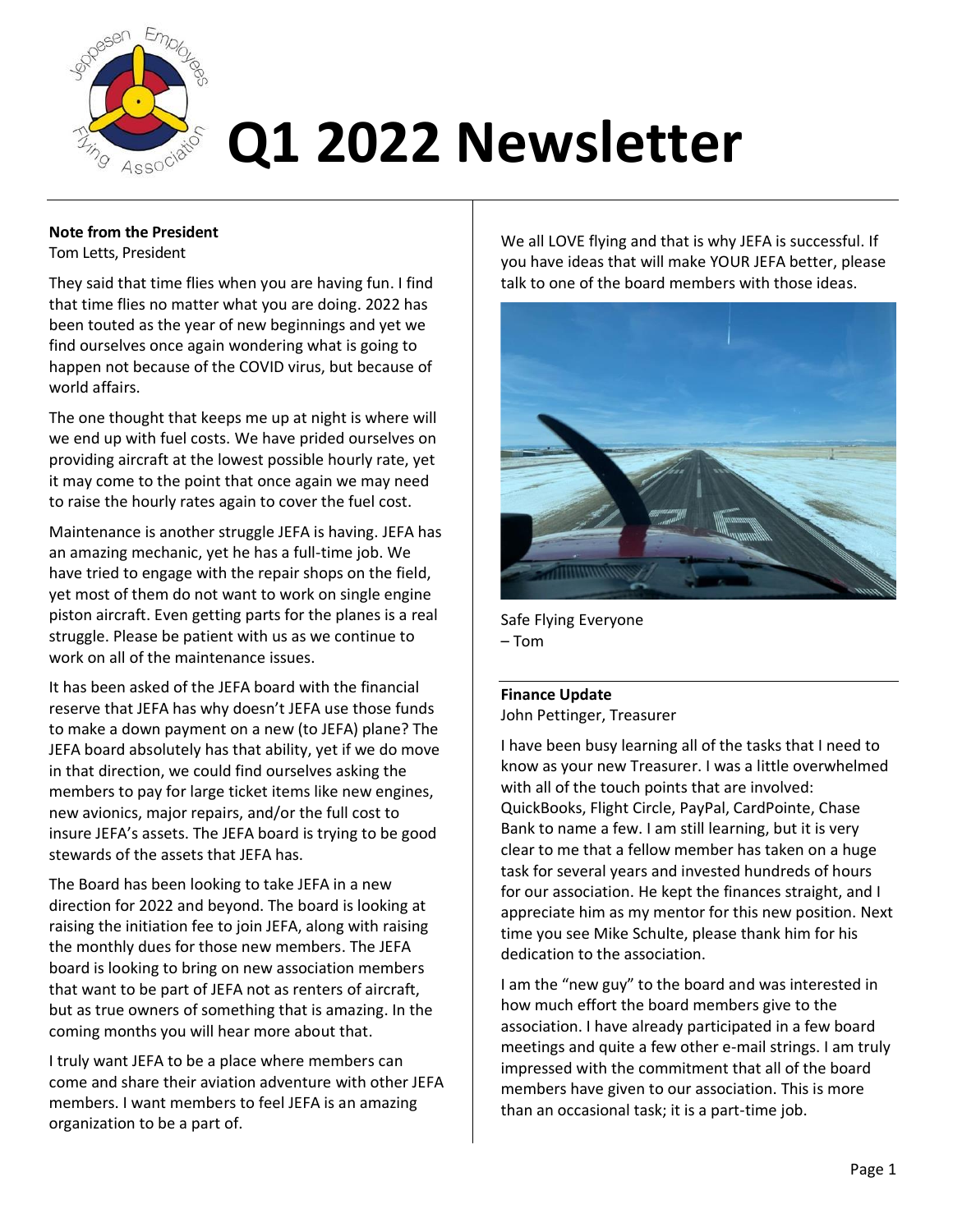

As of March 15, 2022 we are solid in our financial future:

| Total \$105,751.58           |  |
|------------------------------|--|
| Savings account \$51,201.33  |  |
| Checking account \$54,550.25 |  |

That seems like a large amount of money for a nonprofit organization, but there are a few expenses that are in our future. The Diamond Star is at its' TBO time, but continues to run strong. When it is time, I have heard that a new engine can cost up to \$38k. We also have an expense with the N53265, panel and it could be several thousand dollars for repairs.

N53265 may not be at the end of her TBO but we have to save for the engine overhaul and possible increase in horsepower when it is due.

As of this writing, fuel prices continue to climb. Denver Jet Center gives us a discount on fuel, but the last bill (before discount) was \$7.25 per gallon!

I can see within 12 - 18 months, we can have half in the accounts. Something to be aware of when you think that we have a lot of money.

I appreciate the opportunity to serve the association and hope that I meet everyone's expectations.

– John

### **Operations**

Adam Yeagle, Director of Operations

The winter offered up many flying days this year and many of you took advantage of that. Unfortunately, some maintenance issues for both aircraft caused some to not fly. The board has worked very hard to keep the aircraft flying and in good airworthy order the last several months and when possible, taking advantage of the bad weather days to get items taken care of. I must give a big thank you, and I'm sure the board echo's my thoughts, to our mechanic. Not only has he done a great job keeping the aircraft going for us, but he also does all of this on top of a full-time job, family and many other

factors outside of the airport. If you see him out and about the airport, please say hi.

I know we have had to wait a few days for him to become available here and there to take care of an issue, but without him, the aircraft would be down for months, even for simple fixes, due to the fact that we have been unable to get any communication back from the main maintenance shops on the field. We are not the only aircraft that have had the issue either. Several customers have had to try and find mechanics like ours that are willing to work on the older aircraft, specifically single engines, as the main shops only seem to want to deal with high dollar aircraft now. Because of this, I ask that you all please be patient when we do have maintenance issues, as it is not as easy as you may think to get them taken care of.



Aside from the issues in getting maintenance taken care of, our mechanic has managed to get the DA40 in great flying shape. The recent 100hr saw the DA40 getting a new nose wheel fork, all new tires and the rest of the open squawks fixed. So far reports have been great from members flying and not having any issues with the nose wheel on takeoff and landing. Please remember to fly the nose down and not let it drop. This will help to make sure the issues we saw do not show up for a long time.

The C172 has had several issues with the primer and the flaps. Items that the board finally grounded the aircraft on 3/18/22 until it could be corrected. As of 3/24/22 the primer and flaps issue has been corrected and the first flights have had great reviews. The board is also in the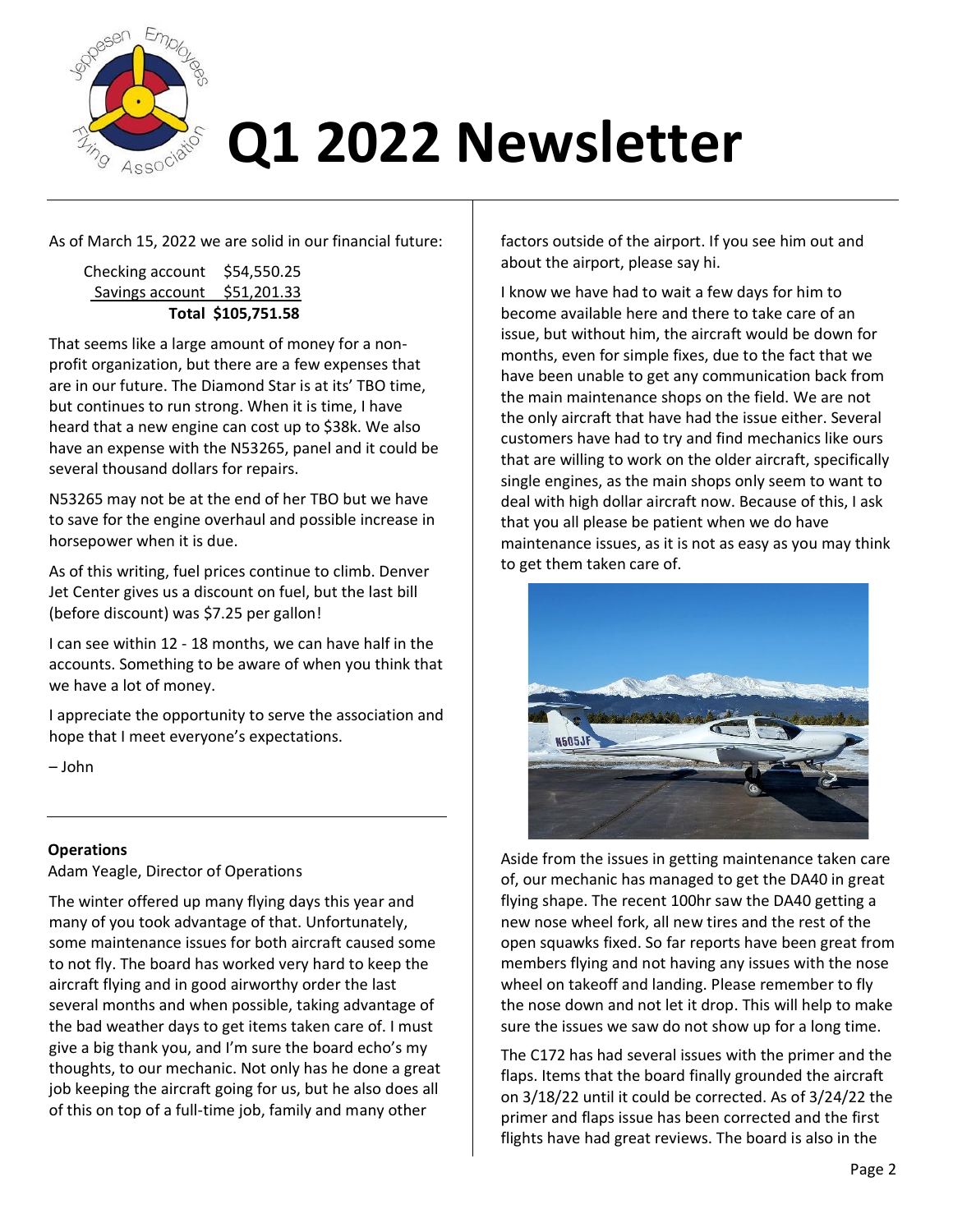

works to correct the lingering glideslope issue with the GI275 and the failing directional gyro. We have the solution and are waiting for our window to have it corrected. We will provide more information when we get closer to the work being done.

As a final note, please remember that both of our aircraft are getting older. This means not everything will work as new, sometimes they may not be able to be fixed to personal liking due to part availability and we cannot accommodate all members requests of enhancements or nice to haves. But, as director of operations, I will promise that the board is giving our JEFA members safe, reliable and airworthy aircraft. As always, if there are any issues with the aircraft, questions of status or where something might be, please let myself or a board member know, and we will be more than happy to help.

– Adam

#### **Safety Corner – Weight and Balance**

#### Mark Smith, Director of Safety

One of the joys of GA airplane travel is that you don't have to limit liquids and gels, remove your shoes, or go through airport security scanners. So, you pack everything you want, only to discover that your personal pilot is far more ferocious than the stone-faced screeners at Big Airplane Airport. Upon seeing your bags and bundles, your pilot freezes, scowls, and states (or shouts): *You can't take all THAT in THIS airplane!* 



Your offer to squeeze it all in doesn't soothe the pilot. On the contrary, he or she gets even more agitated because *"you just don't understand how it works!"* 

Because knowing something about the basics of aircraft weight and balance could reduce some of the tension that can arise, here's the story.

#### **A-Weigh We Go**

The description of GA aircraft as "light airplanes" is apt, because light is the name of the game. The lighter the airplane, the faster and higher it can fly with a given engine. Also, keeping the aircraft light enables the pilot to carry more fuel, more passengers, and/or more cargo.

Notice that I said "and/or"—not just "and." GA flying involves tradeoffs. The presence of four seats doesn't mean it can always carry four passengers, especially if those passengers have baggage. Nor can the pilot just fill the tanks and launch. Here's why.

To stay aloft, the airplane's wings must be able to generate enough lift to equal the weight of the airplane and everything it carries. When an airplane is made, its manufacturer determines its maximum gross weight stating, in essence, that the airplane can generate enough lift to carry that amount of weight. The pilot decides how

to use the set "weight allowance" on any given flight. In most cases, it is simply not possible to load a light GA aircraft with full fuel, full seats, and passenger bags without grossly exceeding maximum gross weight. So, the pilot has to make choices about how many passengers, how much baggage, and how much fuel to carry (which could result in more fuel stops).

#### **Hanging in the Balance**

Having dutifully limited your luggage, now you wonder why the pilot starts rearranging the items you've stowed in the baggage compartment, and why there are passenger seat assignments.

That's where the "balance" part comes in. To be stable in all phases of flight, an airplane's weight must be balanced around a point within a fairly narrow range of values established when the airplane is manufactured. The idea is to avoid loading the airplane in a way that makes it either nose-heavy or tail-heavy.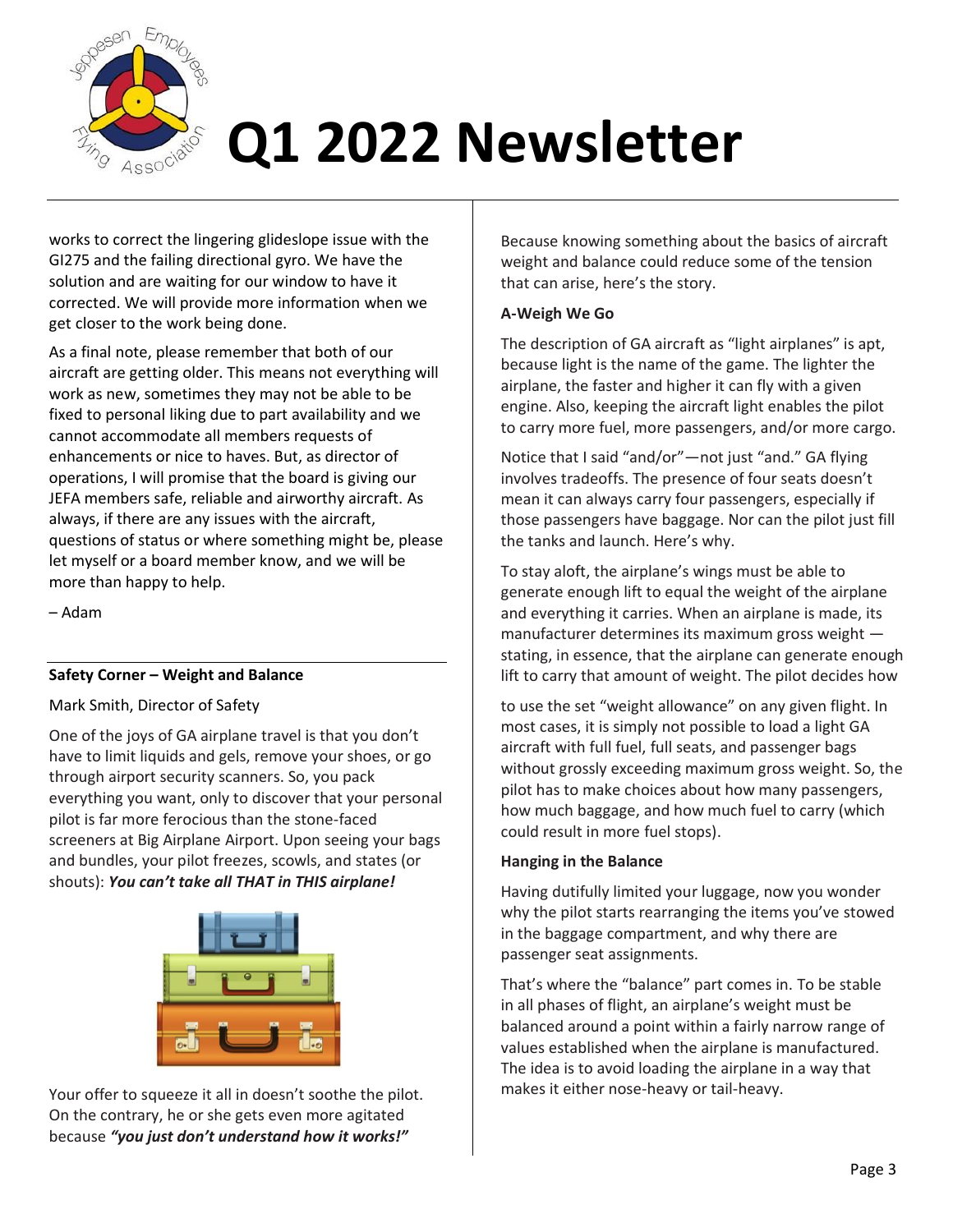

To achieve this goal, the pilot uses the manufacturer's charts and graphs, or apps containing that data, to make a weight and balance calculation. To determine weight, the pilot starts with the airplane's published empty weight, and totals the weights for passengers, bags, and fuel to calculate the total weight.

After verifying that total weight is below maximum gross weight, the pilot calculates the airplane's "center of gravity," or CG. This process involves multiplying each component of the weight by the published "station" value for its position in the airplane to produce a value called the "moment." The pilot divides total moments by total weight to determine the CG—the airplane's balance point. The final step is verifying that the CG is within the acceptable range. If so, good to go. If not, the pilot moves passengers or bags until the CG is acceptable. And don't forget one final consideration for us Aviators operating in high density altitude flying, aircraft performance! You can load the aircraft with that much weight, but should you?

Fly safe out there.

– Mark

#### **Membership**

Robert Greenlee, Director of Membership

**Congratulations to these guys…**

- **Natalie Gramer – Instrument rating**
- **Jason Biller – CFI certificate**



#### **Spaceballs and you, a case study** Tyler Bachelder, Director of Training

One of my favorite movies is the Mel Brookes classic Spaceballs. Among the dozens of great one-liners, one of my favorites is when Dark Helmet proclaims, "What are you preparing?! You're always preparing! Just go!" If you've seen the movie you know how well that proclamation worked out for Dark Helmet. If you haven't seen the movie, I must ask, what on earth are you waiting for?! It's been out for 35 years now!

Despite the comedic treatment of the Spaceballs "always preparing," this preparation mindset is a foundation of all professional flying. Pull up just about any flight deck video on YouTube and you'll see the crew "briefing" this, and "briefing" that. In crew environments, briefings are necessary to ensure both pilots are always "on the same page." However, even in single-pilot GA operations, thorough briefings can help you anticipate what's about happen. A key lesson I teach all my students is to NEVER put the airplane somewhere your brain and eyeballs have not already been. So how can we in the GA world incorporate this safety mindset widely utilized by the commercial world?

A great place to start is before the airplane is even pulled out of the parking spot, by conducting a quick "taxi briefing." Whether this is your first flight out of the

JEFA parking spots, or your 1000<sup>th</sup>, it never hurts to remind yourself where you are and where you are going. What taxi route will you use? Where will you plan on doing a run-up? What runways are in use, and which one will you plan on departing from given wind and aircraft performance considerations? Along your taxi route, are there any closure NOTAMs that may affect you and require an alternate route? Most importantly, are there any hot spots on the airport diagram to be vigilant of?

After you've safely made it to the runup area and finished the preflight checks, but before you call ground, complete another quick briefing for the take-off. Refresh your memory on what the take-off plan is and what you'll do if it doesn't go according to your plan. Start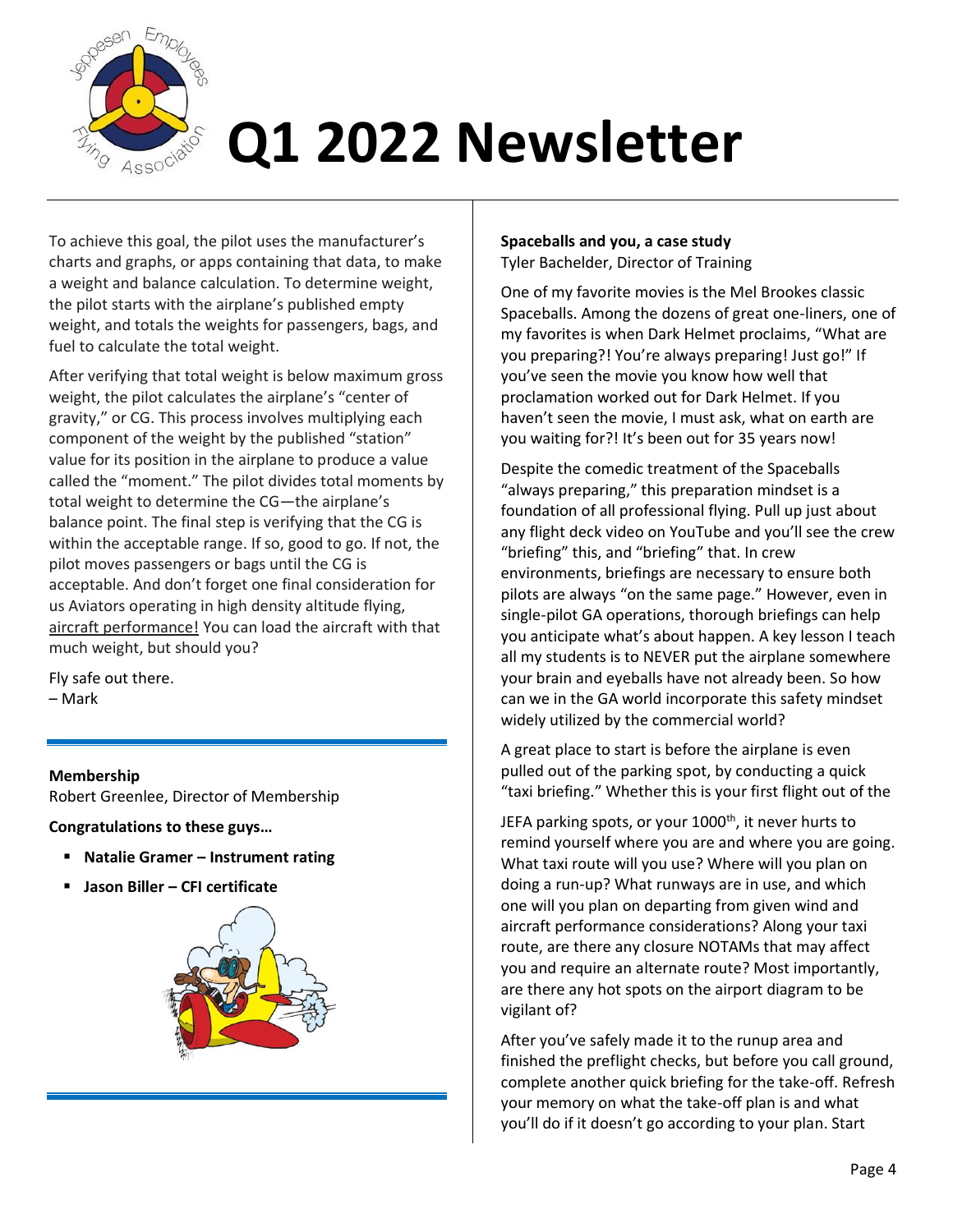

with the length of the runway and your take-off distance. (After all, you did calculate that information as required per 91.103, right?) During your take-off roll, what factors might cause you to abort the take-off? My standard boilerplate is "anything abnormal, loss of engine power, or an annunciator light."(Feel free to use that if you need a starting point.) If the take-off is aborted, what will that procedure be? It will be different if you're on the ground or just lifted off, so brief both contingencies. If you are flying with another pilot or flight instructor, who will fly the airplane in an emergency and who will work radios/checklists? Always plan on the worst in this phase of flight and be happy when it doesn't happen. After you're airborne, what will you do to depart the airspace safely and get on course?

Even as your flight approaches the end, your job still isn't done. A good approach briefing is known to all instrument pilots (briefing the instrument approach you are about to fly), but this is a useful tool for VFR pilots as well. On take-off, we briefed how we'd safely get away from the airport, now is our chance to brief how we'll safely get back into the airport. What pattern entry can you generally expect from ATC given your location? Which runway will you most likely be given based on traffic considerations, and which runway(s) are you comfortable accepting? Once lined up for the runway, what will it look like so you can confirm you're lined up with the correct one? ("Wrong surface operations" continue to be a major problem, especially at airports like KAPA with close parallel runways). After touchdown, where can you expect to vacate the runway, and what taxi route will you use back into the parking spot? This is a great chance to brief anticipated hold short instructions as well ("hold short of runway 35R at B8" sound familiar?).

If you've been flying out of Centennial for years or even decades, this might seem overkill. However, that attitude of complacency is exactly what thorough briefings are intended to overcome. If nothing else, it develops a habit for those times you are not flying out of KAPA. After all, what's the point of flying an airplane if you aren't going to actually take it to other airports?

As always, if you want some professional guidance on how to accomplish these briefings in an airplane, myself, or any of the wonderful JEFA instructors would be happy to help so give us a call.

– Tyler

### **JEFA History and Future** Mike Schulte, Director of Assets

JEFA was founded in 2004 as a 501(c)7 "recreational club" for the purpose of providing Jeppesen Employees the opportunity to experience flight and see the value Jeppesen products bring to the flying experience. Employees had a chance to learn to fly with great equipment at very competitive rates that could not be matched through commercial means. It was a place people could gather to talk and learn about aviation and pilots could fly with a purpose by providing flight experiences through the EAA Young Eagles program and flying patients of Craig Hospital. Members would gather for summer family picnics, quarterly members meetings, and see each other in the halls at the office.

The association was made possible through the generous grants provided by Mark VanTine and Jeppesen. Seed financing was provided for our aircraft and periodic funding was provided to upgrade the avionics and software. Jeppesen would also pay for the Young Eagles and Craig flights. This would amount to \$32,000 - \$40,000 per year.

In 2018, Boeing absorbed Jeppesen into the new Digital Aviation organization and stopped the funding that was so important to the JEFA business model. Since that time, JEFA has been working to cut costs and stabilize the cash flow, pricing model, and membership composition to ensure the association's viability and success. This entire time, JEFA has not changed its mission:

JEFA is formed exclusively for pleasure, recreation, and other non-profit purposes specifically to foster, promote, engage in, and conduct all phases of flying and flying-related activities in a manner to promote personal contacts and fellowship among its members including the providing of education about flying.